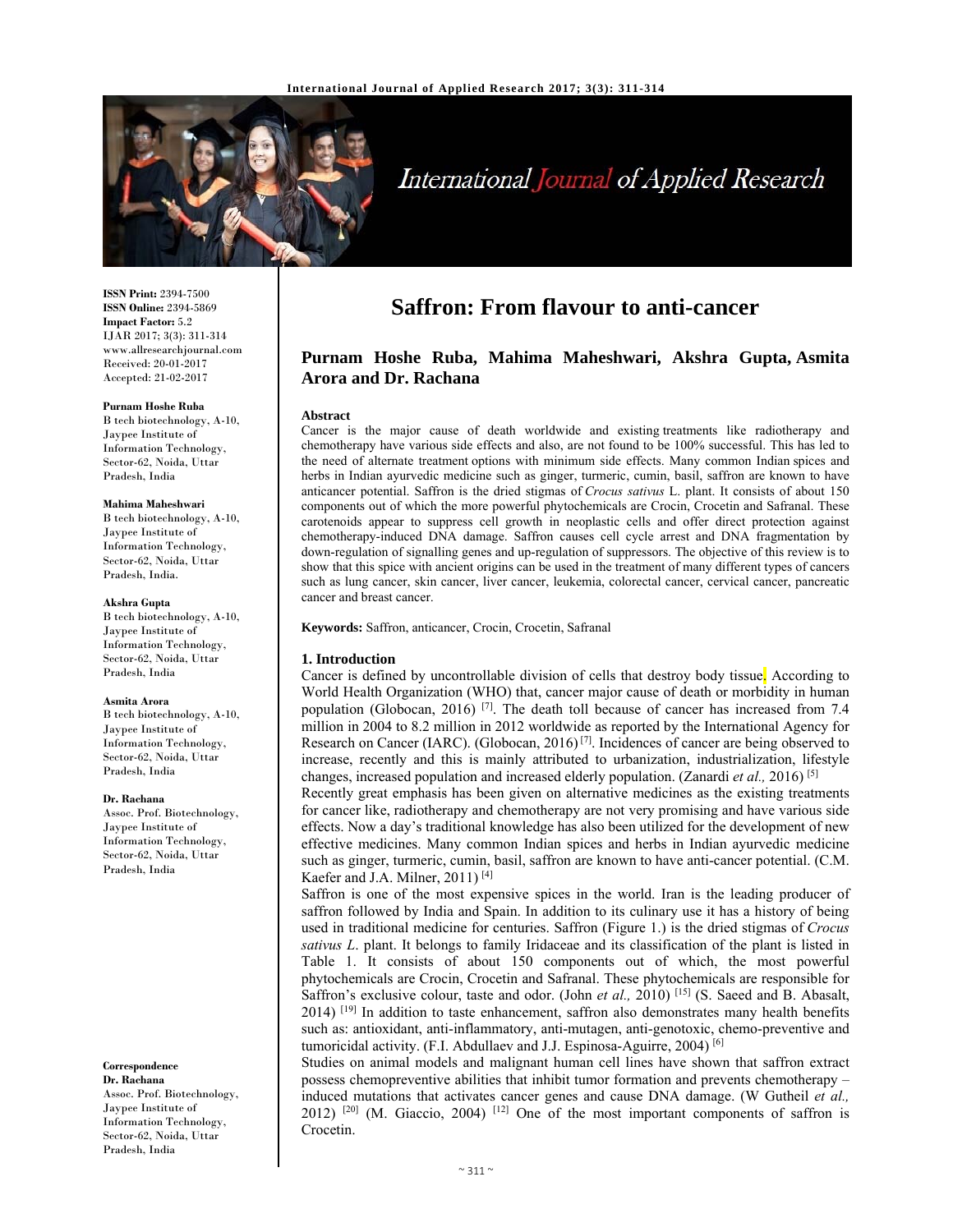It inhibits nucleic acid synthesis which affects the growth of cancer cells by, inducing apoptosis and cell cycle arrest, enhancing anti-oxidative system and hindering pathways involved in growth factor signalling. (Gutheil *et al.,* 2012) [20] Saffron also help storeducethe chance of development of new cancers and harmful effects of radiation and chemotherapy. (K. Premkumar, 2006) [10] Analysis of the effect of saffron extract on various cell lines signify the need to consider saffron as a safe option for anticancer medicine.



**Fig 1:** Dried stigmas Saffron

**Table 1:** Classification of *Crocus sativus* (Saffron)

| Kingdom        | <b>Plantae (Angiosperms, Monocots)</b> |
|----------------|----------------------------------------|
| Order          | Asparagales                            |
| Family         | Iridaceae                              |
| Subfamily      | Crocoideae                             |
| Genus          | Crocus                                 |
| <b>Species</b> | C.sativus                              |

### **2. Lung cancer**

The anticancer activity of the aqueous extract of saffron was studied against human alveolar adenocarcinoma (A549) cells. Investigation showed that saffron has the potential to induce cytotoxicity and apoptosis in cancer cells. After 48 hours of treatment of the A549 cells with different concentrations (200, 400, and 800 *μ*g/mL) of saffron extract, cell viability was measured by MTT assay and morphological studies were carried out. The extract of saffron showed significantly high growth inhibitory effects on A549 cell line in a dose and time dependent manner. After 72 hours, again aqueous extract decreased cell viability. Observations under inverted microscope indicate change in morphology of the cells which were treated with higher dose  $(400 \mu g/mL)$  of saffron. They had more prominent growth inhibition and shrinkage compared with those treated with a lower dose  $(200 \mu g/mL)$ . The dose inducing  $50\%$  cell growth inhibition  $(IC_{50})$  against A549 cells was  $380 \pm 9.6$  and  $170 \pm 2.5 \,\mu$ g/mL after 48 and 72 h, respectively. To further confirm the role of caspases in apoptotic activity of saffron extract, a potent fluorescentlabeledcaspase inhibitor that covalently binds to active caspase within the cells was used. Results showed that caspase-dependent pathways have a major role in saffroninduced apoptosis as some of the caspases were found to be activated in the presence of saffron.

#### **3. Pancreatic cancer**

A study explained the initiation of apoptosis by Crocin, in BxPC-3 (human pancreatic cancer) cell line. The evaluation of the viability of cells was done using MTT assay. (Hamid *et al.,* 2010) [2] Crocin led to the apoptosis of BxPC-3 cells, at 10g/L and the cell viability was reduced in a time dependent manner. The apoptosis was significantly increased after 72hrs. Whereas, within incubation time (48hrs) only decrement in cell viability was observed. Treating BxPC-3 cells with Crocin resulted in the arrest of cell cycle at G1 phase after 48 hrs which was less prominent. The increment of sub G1 fraction cells after 72 hrs was more recognizable. The apoptotic pattern was discovered within 72 hrs of incubation using Hoechst staining which shows that there might be apoptosis of BxPC-3 human pancreatic cancer cells because of Crocininduced accumulation of cells in G1 stage. A time and dose dependant DNA fragmentation was studied in Bx-PC-3 cells treated with Crocin. The results from dose-response studies showed that for the induction of fragmentation in Bx-PC-3 cells,  $IC_{50}$  concentration of  $10\mu\text{g/ml}$  of Crocin was optimum. The typical DNA "Ladder" pattern in Bx-PC-3 cells after treating it with 10µg/ml of Crocin (from 24h to 36 hours) was indicated from time point studies (0 to 36 hours). This experiment shows that Crocin has the potential to work against pancreatic cancer. (Hamid *et al.,* 2010) [2]

# **4. Colorectal cancer**

One of the most frequent malignancy worldwide, "colorectal cancer" is a type of adenocarcinoma. It often begins as a polyp, which is formed on the inner wall of the colon or rectum. Experiment was conducted to predict antiproliferative effect of pure saffron in human colon cancer HCT116 cell lines obtained from ATCC.

Cell lines were treated for 24 and 48 hours under various concentrations of saffron. Further, dose-dependent effect on cell proliferation was assessed using MTT assay. Saffron extract prepared from 100 mg/ml stock solution was used overnight to treat living cells. Proliferation of

HCT116 cells was significantly reduced in a time and concentration dependent manner using saffron. Remarkable effects were seen when the concentration was between 2 and 4 mg/ml. HCT116 p5 cells tend to released cells into G2/M phase without increase in Pre-G1 apoptotic cell fraction which showed that saffron also induced p53- dependent cell cycle arrest. This arrest was reflected by HCT116 p53 wildtype cells followed by double S-phase peak in cell lines. Data from this study suggests that saffron shows a p53 dependent efficacy thus, saffron being a popular herbal spice is a viable option in the treatment of colorectal cancer. (K. Bajbouj, 2012) [11] (M. Mousavi, 2014) [13]

# **5. Breast cancer**

A study was conducted with saffron on breast cancer, a leading cause of cancer in women. In a study by Mousavi saffron was freeze dried and an aqueous extract was prepared. MCF7 cells were grown in RPMI 1640 medium. The cells were treated with different concentrations (100, 200, 400 and 800 µg/ml.) of saffron extract. After isolating total RNA and performing cDNA synthesis, real time PCR was performed to analyze the expression level of VEGFR2. Results were such that, the saffron extract showed most reduction in the expression at 100 µg/ml, also the electromagnetic field reduced VEGFR2 up to 25%. An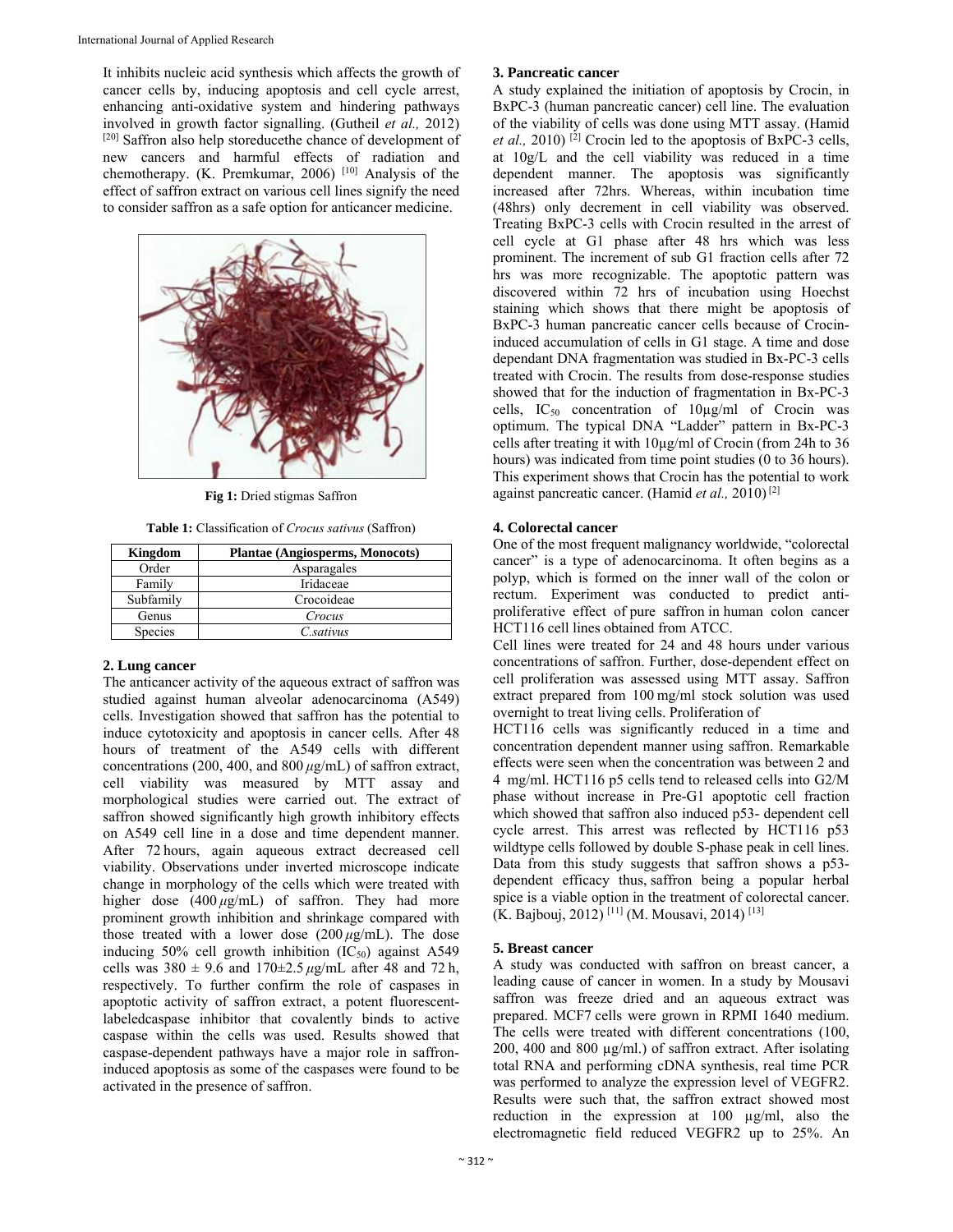inhibitory effect of saffron on angiogenesis was also indicated in the study which plays a crucial role in pathological conditions such as tumour growth and metastasis **(Mousavi, 2014)** [13]. It was suggested that as saffron showed inhibitory effects on VEGFR2 gene expression in MCF7 cells it may be used as chemotherapeutic agent for cancer. (Mousavi, 2014) [13]

# **6. Lukemia**

Many studies provided evidences that saffron exerts chemopreventive effect against Human Leukemia Cells (HL-60). Crocin, has shown inhibition in proliferation of HL-60 cells using MTT assay **(**Y. Sun, 2013). Dose and time dependent inhibitory effect of Crocin (0.625- 10mg/mL) was observed on HL-60 cells. The initiation of apoptosis and cell cycle arrest was seen after treating the cells with Crocin. Flow cytometry using PI staining was done to examine whether Crocin inhibits the proliferation. The G0/G1 cells increased from 55.33% in control group to 70.27% in the Crocin-treated group (at 5.0 mg/mL). Whereas, at 10 mg/mL, no increment of G0/G1 cells was observed. This tells that cell cycle cycle arrest at G0/G1 was initiated by Crocin. Acridine orange/ethidium bromide (AO/EB) staining showed that control HL- 60 cells were green live cells and had normal morphology but after the treatment of cells with 0.625–2.5 mg/mL Crocin, green early apoptotic cells with nuclear margination and chromatin condensation were seen. Treating with higher concentration of (5 mg/mL) Crocin, cells went for apoptosis fragmenting chromatin. Apoptotic bodies were observed in this case. At 10 mg/mL Crocin cell adopt necrosis in place of apoptosis. This proves that Crocin can initiate the apoptosis of HL-60 cells.

*In -vivo* experiments were also performed to check the anticancerous activity of Crocin **(**P.A. Tarantilis, 1994) [14]. The introduction of HL-60 cells into mice led to the decrease food ingestion and spontaneous activity were also reduced for all mice. The difference in the body weight of the four groups was not seen at the time they received HL-60 cells. The rate and time of formation of tumor of the control and experiment groups at 6.25, 25, 100 mg/kg Crocin were 100%, 50%, 75%, and 75% and  $11.50 \pm 1.60$ ,  $20.00 \pm 1.15$ ,  $14.30 \pm 1.86$ , and  $10.50 \pm 1.64$  d respectively. There was no difference in the rate of formation of tumor among the four groups. The results showed that the formation of xenograft (with HL-60 cell) could be slowed down in nude mice at 6.25 and 25 mg/kg Crocin. This concludes that Crocin can inhibit the growth of HL-60 cell xenograft in nude mice.

In another study the immunohistochemistry analysis of Bcl-2 and Bax expression in xenograft was done to check whether the suppression of growth of tumor by Crocin is due to the initiation of (B.C. Cavalcanti, 2009) <sup>[3]</sup>. There was an increase in the number of Bax positive cells and decrease in the number of Bcl-2 positive cellsin tumors from mice treated by 6.25 or 25 mg/kg Crocin, compared to those from controls. Western blot analysis was also done of Bcl-2 and Bax expression in xenografts. The decrement in the protein level of Bcl-2 and increment in the protein level of Bax was seen intumors derived from mice treated with 6.25 or 25 mg/kg Crocin, compared to those from control. Thus, it designates that Crocin can reduce Bcl-2 expression and increase Bax expression which leads to the increased apoptosis in HL-60 cell xenograft. (Y. Sun, 2014) (P.A. Tarantilis, 1994)<sup>[14]</sup> (B.C. Cavalcanti, 2009)<sup>[3]</sup>

# **7. Liver cancer**

Scientists are trying nanotechnology also along with these traditionally known herbs. In a study, the researchers coated magnetite nanoparticles with saffron components like Crocin and injected them into mice and human liver cell line i.e. HepG2 cells (R.E. Kharrag, 2016) [16]. The conjugation of Crocin was enhanced using dextran and cross linkers. Examination of the result was done with cell proliferation assay and then immunohistochemical analysis was performed. Inhibition of cancerous growth of HepG2 cells was observed in the cell line where saffron coated magnetite nanoparticles were used while, non-coated nanoparticles showed no response. Histological examinations of the livers of injected mice revealed several pre-cancerous changes including multiple proliferative mutated hepatic cells, hyper- or dysplastic transformations of bile ducts/ductules, and nuclear atypia associated with polyploidy, nucleus enlargement, and vacuolation. Immunohistochemistry was performed using specific antibodies for inflammation (cyclooxygenase-2), oxidative stress (glutathione) and angiogenesis (vascular endothelial growth factor) where development of pre-cancerous lesions involved multiple signaling pathways. All in all, saffron was successful in inhibiting the cancer growth in liver cell line. (R.E. Kharrag,  $2016$ <sup>[16]</sup>

# **8. Cervical cancer**

A study was conducted using HeLa cell line (human cervical cancer) to check the cytotoxic activity of saffron. HeLa cell lines were incubated at different concentrations of saffron for 24hrs and at different concentrations of crocin (0.5 and 1 mM). It was Followed by MTT assay which showed decreased cell viability with increasing crocin concentration. Another study conducted by Mousavi *et al.* In  $2011$ <sup>[18]</sup> reported similar results proving that saffron and its components helped in cytotoxicity of cells (Mousavi *et al.,* 2011) [18]. Also, have published that Saffron has cytotoxic effect on HeLa cell line which included programmed cell death. The cell viability was decreased in malignant cells as a concentration of saffron (IC50 value 800 and 950 microgram/ml) and time-dependent (48hrs) manner. Another *in vitro* study reported that cells treated with Crocin, resulted in wide cytoplasmic vacuole-like areas, cell shrinkage, reduced cytoplasm, and pyknotic nuclei, indicating that apoptosis took place. (J. Escribano, 1995)  $[9]$ 

# **9. Skin cancer**

In a study carcinogenesis was induced into the carcinogen control group (CC groups) mice. They were given three topical applications of 100 n molDMBA (7-12 dimethylbenz [a] anthracene) in 100µl acetone at an interval of 2 days on the shaved skin. After a week at the same site 100µl 1 gm% croton oil in acetone was given twice weekly for 8 weeks. Another group was normal control groups (NC groups) which received distilled water every day during the treatment period. (I. Das, 2004) [8] Upon injection of saffron to both the groups, the body weights of all the mice gradually increased upto 8 weeks excluding those from the carcinogen control groups (CC groups). There was significant difference in the body weight between the normal control groups (NC groups) and carcinogen control groups (CC groups) after 12 weeks. Normal values were seen in the treatment groups A and B. Saffron also affected development of papillomas. Pappilomas were seen from the